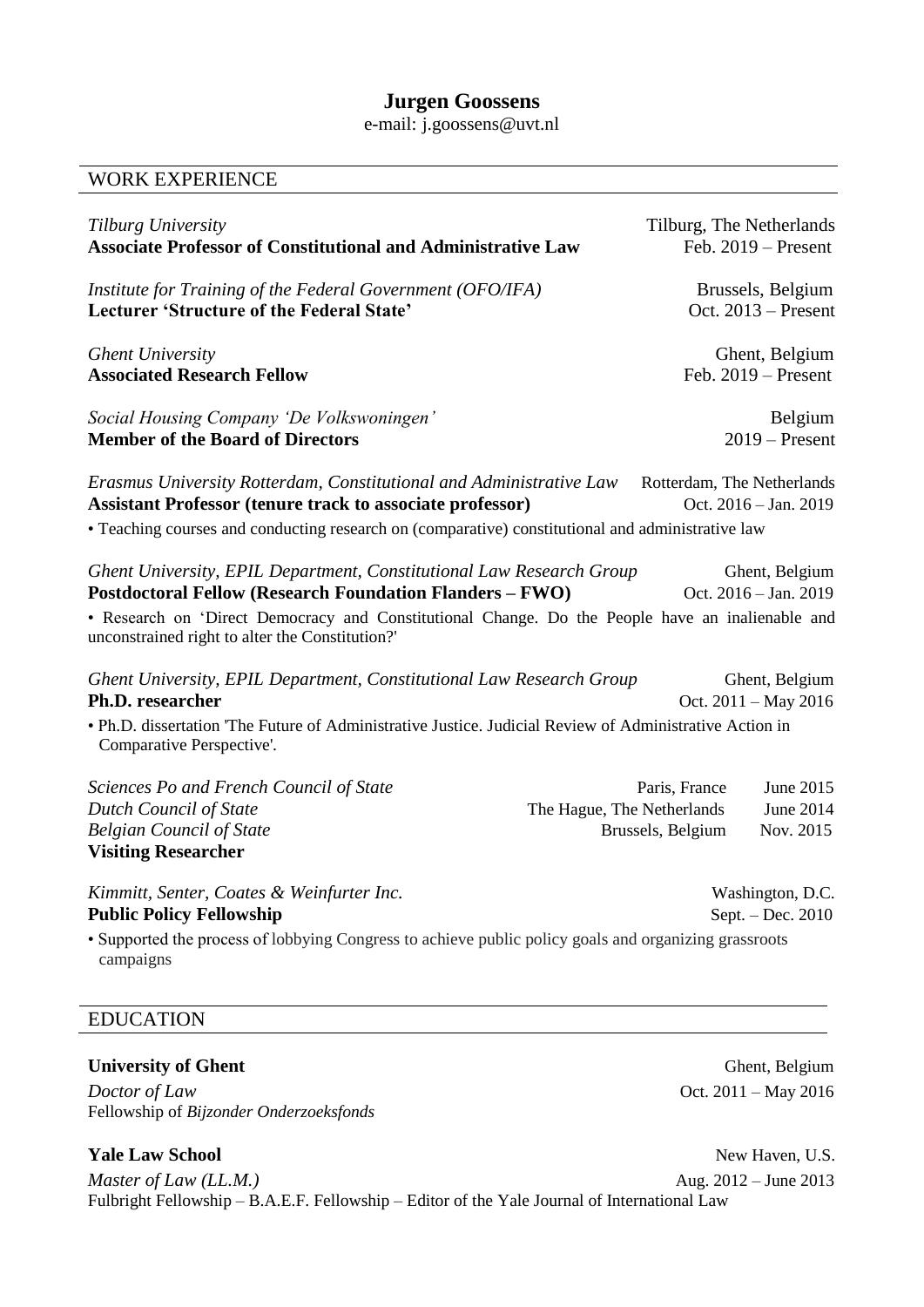| <b>University of Ghent</b>                                                         | Ghent, Belgium           |
|------------------------------------------------------------------------------------|--------------------------|
| <i>Master of Law</i> $(J.D.)$                                                      | Sept. $2009 - July 2011$ |
| Ranked 1 <sup>st</sup> out of 389 students, Greatest Distinction (Summa Cum Laude) |                          |
| The Washington Center for Internships and Academic Seminars                        | Washington, D.C.         |
| Constitutional Law – Public Policy Internship – Political Leadership Program       | Fall 2010                |
| Fellowship of the Flemish Government                                               |                          |
| <b>University of Ghent</b>                                                         | Ghent, Belgium           |
| Bachelor of Law (LL.B.)                                                            | Sept. 2006 - June 2009   |
| Ranked 2 <sup>nd</sup> out of 494 students, Great Distinction (Magna Cum Laude)    |                          |

# PUBLICATIONS

#### **A. International**

#### **I. Law review articles (4)**

(1) L. LAVRYSEN, J. THEUNIS, J., GOOSSENS, P. CANNOOT, and V. MEERSCHAERT, "Developments in Belgian constitutional law: the year 2016 in review", *International Journal of Constitutional Law* 2017, 15(3), 774–784.

Also: L. LAVRYSEN, J. THEUNIS, J., GOOSSENS, P. CANNOOT and V. MEERSCHAERT, "Developments in Belgian constitutional law", in R. Albert, D. Landau, P. Faraguna, and S. Drugda (Eds.), *Global review of constitutional law 2016* (2017, Boston) 22–26.

- (2) J. GOOSSENS, "Electoral Reforms in Belgium's Sixth State Reform: Historic Split of Electoral Constituency BHV, Reform of the Senate, and Coincident Elections", *Election Law Journal: Rules, Politics, and Policy* June 2017, vol. 16, issue 2, 316-324.
- (3) J. GOOSSENS and P. CANNOOT, "Belgian Federalism after the Sixth State Reform", *Perspectives on Federalism* 19 May 2015, vol. 7, issue 2, 29-55.
- (4) J. GOOSSENS, "Elargissement et diversification du contrôle juridictionnel belge des actes administratifs. Appel pour l'utilisation du droit comparé et la création d'une vision claire", *Revue Internationale de Droit Comparé* 2012, 949-971.

#### **II. Book chapters (6)**

- (1) J. GOOSSENS, "The Sixth State Reform and Constitutional Amendment in Belgium", in M. SELLERS (ed.), *Formal and Informal Constitutional Amendment* (Ius Comparatum: Global Studies in Comparative Law) (Springer, 2019) (forthcoming).
- (2) J. GOOSSENS, "Design of One Peak and Multiple Peak Models: Impact on Judicial Efficiency and Legal Certainty", in M. BELOV, *The Role of Courts in Contemporary Legal Orders* (Eleven Publishing, 2019) (forthcoming).
- (3) L. LAVRYSEN, J. THEUNIS, J. GOOSSENS, P. CANNOOT, T. MOONEN, S. DEVRIENDT and V. MEERSCHAERT, "Developments in Belgian constitutional law", in R. ALBERT, D. LANDAU, P. FARAGUNA, AND S. DRUGDA (eds.), *Global review of constitutional law 2018* (2019, Boston) (forthcoming).
- (4) J. GOOSSENS, "Direct Democracy and Constitutional Change in the US: Institutional Learning from State Laboratories", in R. ALBERT, X. CONTIADES and A. FOTIADOU (eds.), *The Foundations and Traditions of Constitutional Amendment* (2017, Hart) 343-368.
- (5) L. LAVRYSEN, J. THEUNIS, J. GOOSSENS, P. CANNOOT, T. MOONEN, S. DEVRIENDT and V. MEERSCHAERT, "Belgium: The State of Liberal Democracy", in R. ALBERT, D. LANDAU, P. FARAGUNA, AND S. DRUGDA (eds.), *Global review of constitutional law 2017* (2018, Boston) 33-37.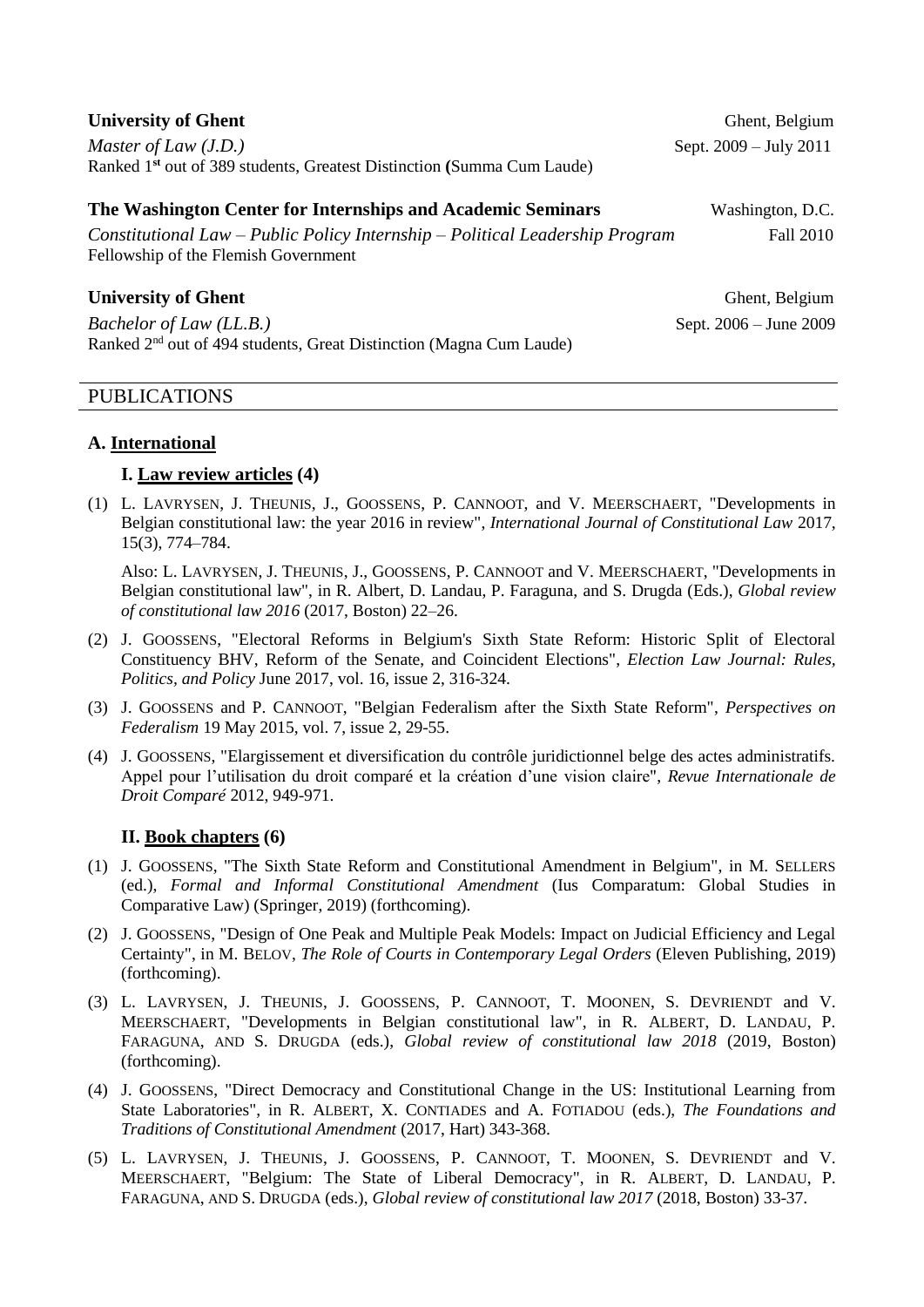(6) J. GOOSSENS, "A Law and Economics Analysis of Federalism Applied to the Belgian Judiciary", in J. BELDOWSKI, K. METELSKA-SZANIAWSKA and L. VISSCHER (eds.), *Polish Yearbook of Law & Economics* (2013*,* C.H. Beck) 114-148 (selected papers of the 30th Annual Meeting of the European Association of Law and Economics), available at: [http://ssrn.com/abstract=2614949.](http://ssrn.com/abstract=2614949)

# **III. Other (3)**

- (1) J. GOOSSENS, "Direct Democracy and Constitutional Change: Do the People have an inalienable right to alter or abolish the Constitution? ", University of Bristol Law Blog, February 2017, available at: [http://www.bristol.ac.uk/law/dbe/blog/2017/02/#d.en.306641.](http://www.bristol.ac.uk/law/dbe/blog/2017/02/#d.en.306641)
- (2) L. Lavrysen, J. Theunis, J. Goossens, P. Cannoot, and V. Meerschaert, "Developments in Belgian constitutional law. The year 2015 in review", *Int'l J. Const. L. Blog*, 12 October 2016, available at: [http://www.iconnectblog.com/2016/10/developments-in-belgian-constitutional-law-the-year-2015-in](http://www.iconnectblog.com/2016/10/developments-in-belgian-constitutional-law-the-year-2015-in-review/)[review/.](http://www.iconnectblog.com/2016/10/developments-in-belgian-constitutional-law-the-year-2015-in-review/)
- (3) J. GOOSSENS, "Direct Democracy and Constitutional Change: Institutional Learning from State Laboratories in the USA", *Int'l J. Const. L. Blog*, 18 July 2014, available at: [http://www.iconnectblog.com/2014/07/direct-democracy-and-constitutional-change-institutional](http://www.iconnectblog.com/2014/07/direct-democracy-and-constitutional-change-institutional-learning-from-state-laboratories-in-the-usa)[learning-from-state-laboratories-in-the-usa.](http://www.iconnectblog.com/2014/07/direct-democracy-and-constitutional-change-institutional-learning-from-state-laboratories-in-the-usa)

# **B. National**

# **I. Books (8)**

- (1) J. GOOSSENS AND K. VERSLYPE, *Blockchain en smart contracts: het einde van de vertrouwde tussenpersoon?* (Larcier, 2018) 136 p.
- (2) N. EFTHYMIOU, J. GOOSSENS AND R. DE LANGE (eds.), *Democratie: nieuwe ontwikkelingen* (Wolf, 2018) 260 p.
- (3) J. GOOSSENS, *The Future of Administrative Justice: Judicial Review of Administrative Action in Comparative Perspective, doctoral thesis*, defended on 27 May 2016, Ghent University, 319 p.
- (4) J. VANDE LANOTTE, J. GOOSSENS and P. CANNOOT (eds*.), Rechtsbescherming in het publiekrecht: kan er nog gebouwd worden in Vlaanderen?* (2016, Wolters Kluwer) 676 p.
- (5) J. GOOSSENS and P. CANNOOT, *Recente ontwikkelingen inzake Belgisch grondwettelijk recht 2014-2015*, Bruges, die Keure, 2015, 149 p.
- (6) J. VANDE LANOTTE, G. GOEDERTIER, Y. HAECK, J. GOOSSENS and T. DE PELSMAEKER, *Belgisch Publiekrecht. Deel I*, Bruges, die Keure, 2015, 839 p.

J. VANDE LANOTTE, G. GOEDERTIER, Y. HAECK, J. GOOSSENS and T. DE PELSMAEKER, *Handboek Belgisch Publiekrecht: Inleiding tot het Belgisch Publiekrecht*, Bruges, die Keure, 2014, 791 p.

(7) J. VANDE LANOTTE, G. GOEDERTIER, Y. HAECK, J. GOOSSENS and T. DE PELSMAEKER, *Belgisch Publiekrecht. Deel II*, Bruges, die Keure, 2015, 834 p.

J. VANDE LANOTTE, G. GOEDERTIER, Y. HAECK, J. GOOSSENS and T. DE PELSMAEKER, *Handboek Belgisch Publiekrecht: Basiskenmerken van de Belgische Staatsstructuur*, Bruges, die Keure, 2015, 751 p.

(8) J. DUJARDIN, J. VANDE LANOTTE, J. GOOSSENS and G. GOEDERTIER, *Basisbegrippen publiekrecht*, Bruges, die Keure, 2014, 461 p.

J. DUJARDIN, J. VANDE LANOTTE, G. GOEDERTIER and J. GOOSSENS, *Basisbegrippen publiekrecht*, Bruges, die Keure, 2012, 435p.

# **II. Book chapters (2)**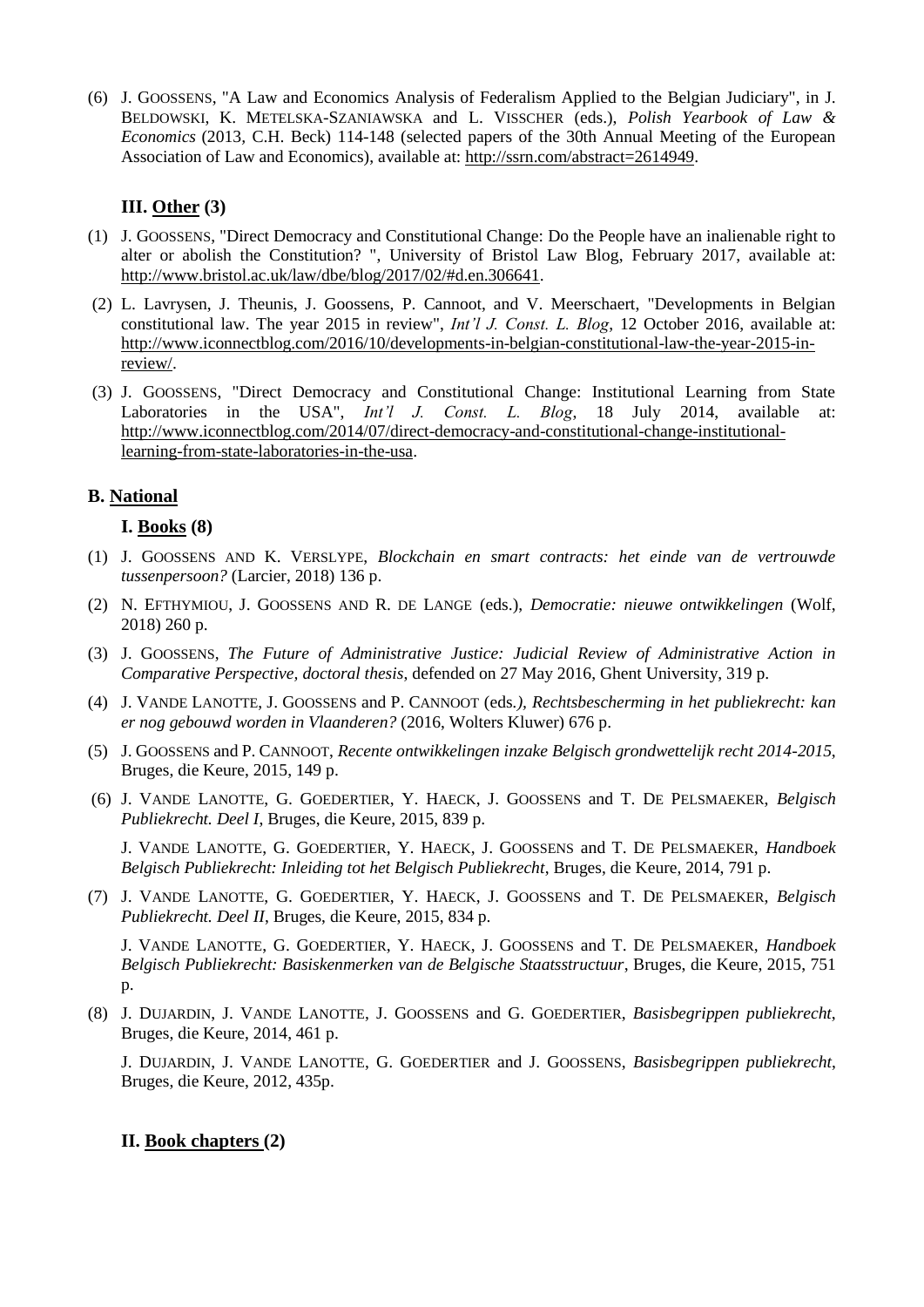- (1) J. GOOSSENS, "De opmars van finale geschillenbeslechting in rechtsvergelijkend perspectief", in J. VANDE LANOTTE, J. GOOSSENS and P. CANNOOT (eds.), *Rechtsbescherming in het publiekrecht: kan er nog gebouwd worden in Vlaanderen?* (2016, Wolters Kluwer) 417-477.
- (2) J. GOOSSENS, "Art. 144 Gw.", "Art. 145 Gw.", "Art. 146 Gw.", "Art. 160 Gw." and "Art. 161 Gw.", in W. TIMMERMANS (ed.), *Wet en Duiding Publiek Procesrecht* (2014, Larcier), 7-17 and 22-27.

J. GOOSSENS, "Art. 144 Gw.", "Art. 145 Gw.", "Art. 146 Gw.", "Art. 160 Gw." and "Art. 161 Gw.", in B. DALLE, D. KEYAERTS, W. PAS, J. THEUNIS and W. VERRIJDT (eds.), *Duiding Federale Staatsstructuur* (2018, Larcier).

J. GOOSSENS and B. WARNEZ, "Art. 141 en 142 Gw." and "Art. 159 Gw.", in W. TIMMERMANS (ed.), *Wet en Duiding Publiek Procesrecht* (2014, Larcier), 1-7 and 18-22.

J. GOOSSENS and B. WARNEZ, "Art. 141 en 142 Gw." and "Art. 159 Gw.", in B. DALLE, D. KEYAERTS, W. PAS, J. THEUNIS and W. VERRIJDT (eds.), *Duiding Federale Staatsstructuur* (2018, Larcier).

#### **III. Law review articles (12)**

- (1) J. GOOSSENS and L. VAN DEN BERGE, "Responsief bestuursrecht in de veranderende publieke ruimte", *Nederlands Tijdschrift voor bestuursrecht* 2018/28, 179-184.
- (2) J. GOOSSENS, "De rijzende ster van responsieve bestuursrechtspraak in Nederland, Frankrijk en België", *Nederlands Tijdschrift voor bestuursrecht* 2018/36, 207-209.
- (3) K. LANDMAN, J. GOOSSENS and R. NEHMELMAN, "De Grondwet uit het beton. Naar een tussencategorie van organieke wetsbepalingen met bijzondere meerderheid", Tijdschrift voor Constitutioneel Recht (1) 2018, 128-147.
- (4) J. GOOSSENS and K. VERSLYPE, "Blockchain en smart contracts: het einde van de vertrouwde tussenpersoon? ", *Actua Leges*, n° 2018/80, 1-5
- (5) J. GOOSSENS, "Nieuwe substitutiebevoegdheid voor het eerst in de praktijk: Raad van State treedt in plaats van vergunningverlenende overheid", *Tijdschrift voor Milieurecht* 2015, 718-722.
- (6) J. GOOSSENS and Y. HAECK, "Opvulling van lacunes in de wetgeving Evolutie van het Grondwettelijk Hof in België van negatieve tot positieve wetgever", *Tijdschrift voor Constitutioneel Recht* 2014, 350- 362.
- (7) J. GOOSSENS and L. VANDENHENDE, "Rechtshersteldecreet beoogt (opnieuw) integratiespoor-RUP's te redden", *Rechtskundig Weekblad* 2014-2015, 1203-1223.
- (8) J. GOOSSENS, "De vervaagde grens tussen burgerlijke en administratieve rechter", *Tijdschrift voor Bestuurswetenschappen en Publiekrecht* 2014, 275-294.
- (9) J. GOOSSENS and S. VANBELLE, "Sixième réforme de l'Etat: quelles compétences fiscales pour les Régions?", *le Fiscologue* 14 February 2014, 1-6.

J. GOOSSENS and S. VANBELLE, "Zesde staatshervorming: welke fiscale bevoegdheden voor de Gewesten?", *Fiscoloog* 12 February 2014, 1-9.

- (10) J. GOOSSENS and J. MOLLIN, "Vlinderakkoord kondigt hertekening gerechtelijk landschap aan via artikel 144 Grondwet", *Publiekrechtelijke Kronieken - Chroniques de Droit Public* 2012, 76-105.
- (11) J. GOOSSENS and S. VANBELLE, "Institutioneel akkoord over de Bijzondere Financieringswet ontsluierd", *Rechtskundig Weekblad* 2011-2012, 1190-1208.
- (12) J. GOOSSENS, "Toepassing van de nieuwe overheidsopdrachtenwetgeving door ziekenhuizen", *Publiekrechtelijke Kronieken - Chroniques de Droit Public* 2011, 394-401.

# **IV.** *Juristenkrant* **(13)**

(1) J. GOOSSENS en R. VERBEKE, "Hervorming slankt Vlaamse provincies af", Juristenkrant 20 December 2017, 1-3.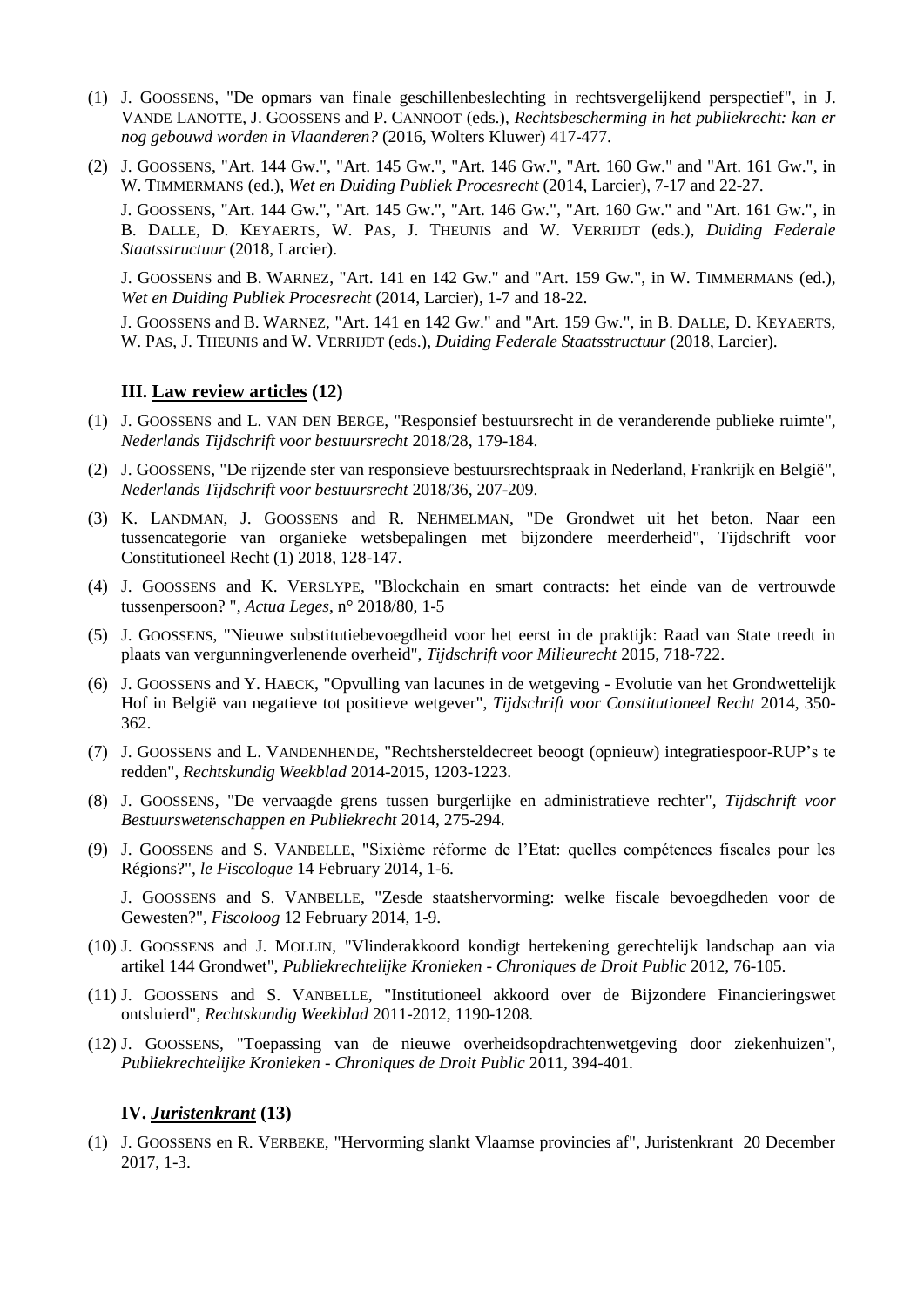- (2) J. GOOSSENS, "Primeur: Waals Gewest En Franse Gemeenschap Maken Gezamenlijk Decreet", Juristenkrant 11 October 2017, 6-7.
- (3) J. GOOSSENS, "Vlaams Parlement optimaliseert rechtspleging van bestuursrechtscolleges", *Juristenkrant* 21 December 2016, 4.
- (4) Interview met J. GOOSSENS, "Administratieve en gewone rechtbanken hebben te veel overlappende bevoegdheden", 29 June 2016, 11.
- (5) J. GOOSSENS, "Grondwettelijk Hof vernietigt bestuurlijke lus bij Raad van State", *Juristenkrant* 16 September 2015, 9.
- (6) J. GOOSSENS, "Nederland beslecht debat over jurisdictioneel monimse of pluralisme", *Juristenkrant* 14 January 2015, 4.
- (7) J. GOOSSENS, "Rechtshersteldecreet moet integratiespoor-RUP's redden", *Juristenkrant* 28 May 2014, 6.
- (8) J. GOOSSENS, "Deur toch op een kier voor zevende staatshervorming?", *Juristenkrant* 12 March 2014, 10.
- (9) J. GOOSSENS and P. CANNOOT, "Een nieuwe Senaat: een maat voor niets?", *Juristenkrant* 6 November 2013, 6-7.
- (10) J. GOOSSENS, "(Te) voorzichtige stap naar eengemaakt bestuursrechtscollege", *Juristenkrant* 11 September 2013, 16.
- (11) J. GOOSSENS and L. VAN DEN BROECK, "Genderquota doorbreken glazen plafond in raden van bestuur", *Juristenkrant* 11 January 2012, 3.
- (12) J. GOOSSENS, "Technocraten aan de macht: grondwettelijkheid en legitimiteit van een zakenkabinet", *Juristenkrant* 23 November 2011, 12.
- (13) J. GOOSSENS, "Vlinderakkoord hervormt Justitie", *Juristenkrant* 26 October 2011, 1-2.

J. GOOSSENS, "L'accord institutionnel réforme la justice", available at : www.legalworld.be/legalworld/uploadedFiles/Other\_content/reformejusticejk.pdf?LangType=2060.

#### **V. Other (8)**

- (1) J. Goossens and L. van den Berge (eds.), Special issue "Responsief bestuursrecht in de veranderende publieke ruimte", *Nederlands Tijdschrift voor bestuursrecht* 2018.
- (2) N. EFTHYMIOU, J. GOOSSENS, R. DE LANGE and S. PHILIPSEN, "De Grondwet van het Verenigd Koninkrijk der Nederlanden van 1815: staatkundige en historische beschouwingen uit Belgie en Nederland.", *Tijdschrift voor Constitutioneel Recht* 2017, (3), 271–277.
- (3) Numerous contributions on the [Belgian Constitutional Law Blog.](http://belgianconstitutionallawblog.com/) and [Knack.be.](http://www.knack.be/)
- (4) J. GOOSSENS, "Verslag van de discussie over het beginsel van de gelijkheid van burgers voor openbare lasten, een beginsel op de snijlijn van publiek- en privaatrecht", *Tijdschrift voor Privaatrecht* 2014, 708- 713.
- (5) J. GOOSSENS, "Verslag van de jaarvergadering van de Vereniging voor de Vergelijkende Studie van het Recht van België en Nederland, afdeling publiekrecht", *Rechtskundig Weekblad* 2014, 1551-1554.
- (6) J. GOOSSENS, "Schadevergoeding bij overheidsopdrachten", *Nieuw Juridisch Weekblad* 2010, no. 232, 790.
- (7) J. GOOSSENS, "Motiveringsplicht voor aanbestedende diensten die geen administratieve overheden zijn", *Nieuw Juridisch Weekblad* 2010, nr. 231, 765-767.
- (8) J. GOOSSENS, "Voorbehoud inzake prijsherziening", *Nieuw Juridisch Weekblad* 2010, no. 230, 712-713.

### CONFERENCE CONTRIBUTIONS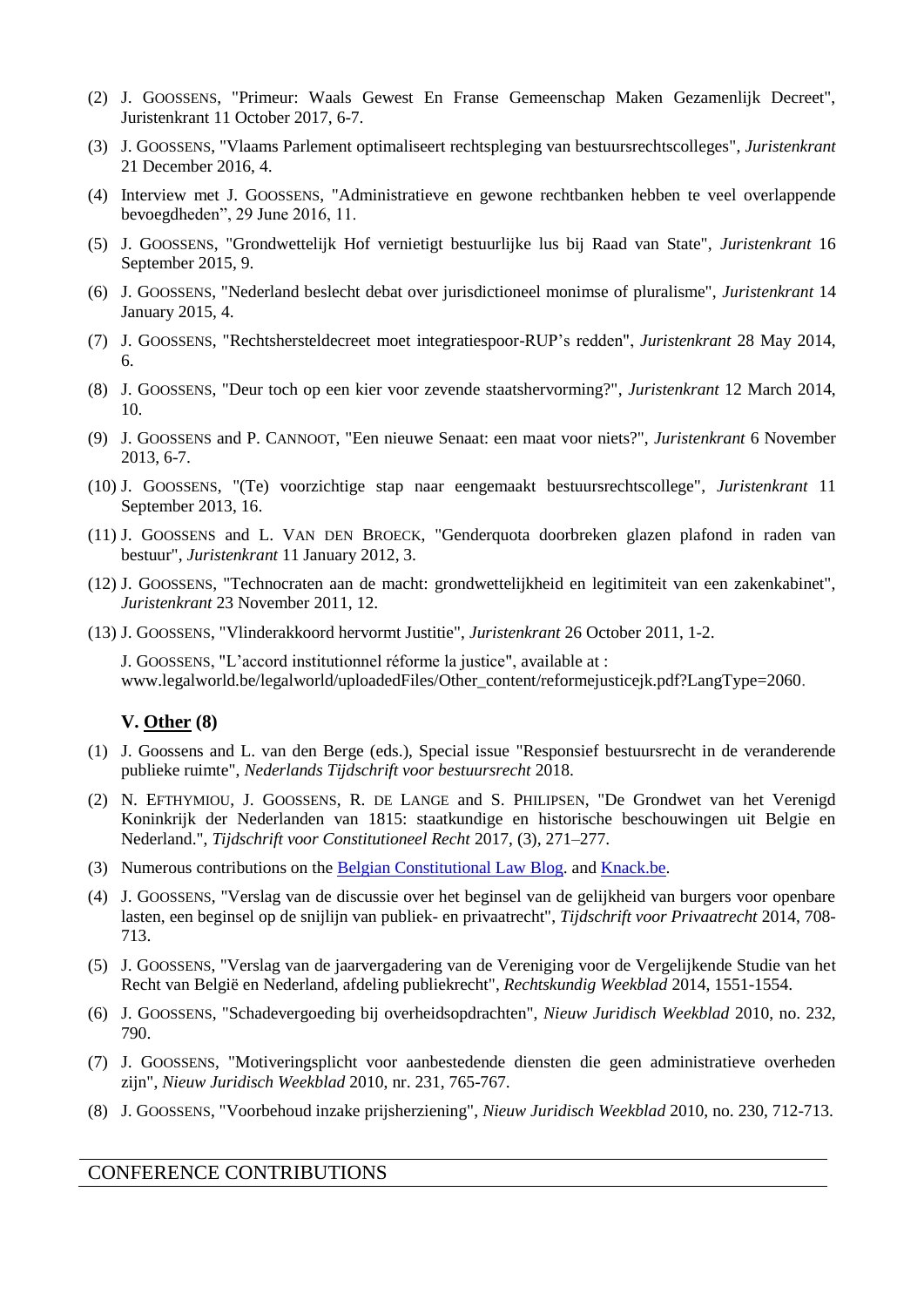# **A. International (24)**

- (1) "Judges for climate: is it up to the courts to save the planet? Judicial law-making and the separation of powers", Eighth Annual Conference of YCC American Society of Comparative Law at McGill University (Montréal, Canada, 10-11 May 2019).
- (2) "Judicial Review of Administrative Action. Impact of the Choice between One Peak and Multiple Peak Models on Legal Certainty", Conference 'The role of courts in contemporary legal orders' (Sofia, Bulgaria, 29-30 March 2019).
- (3) "Popular Constitution-Making: Constitutional Design of Secondary Constituent Powers", U4 SSEL Cluster Conference on 'Current Challenges for a Sustainable Future' (Göttingen, Germany, 22 November 2018).
- (4) "Formal and informal constitutional amendment in Belgium", National Reporter on Constitutional Law for the World Congress of the International Association of Comparative Law (Göttingen, Duitsland, 23 July 2018).
- (5) "Formal and informal constitutional amendment in Belgium", National Reporter on Constitutional Law for the World Congress of the International Association of Comparative Law (Fukuoka, Japan, 23 July 2018).
- (6) "Popular Constitution-Making", Speakers Corner, World Congress of the International Association of Comparative Law (Fukuoka, Japan, 25 July 2018).
- (7) "Popular Constitution-Making: Constitutional Design of Secondary Constituent Powers", Seventh Annual Global Conference of YCC American Society of Comparative Law (Cleveland, Ohio, 20-21 April 2018).
- (8) "Opening the gates of constitutional amendment to the People", Constitutionalism in a Plural World at the Catholic University of Portugal (Porto, Portugal, 22-23 November 2017).
- (9) "Direct Democracy and Constitutional Change", ICON∙S Conference 'Courts, Power, and Public Law', panel 'Constitutional actors and constitutional change: comparative perspectives' (Copenhagen, Denmark, 5-7 July 2017).
- (10) "Direct Democracy and Constitutional Change: Do the People have an inalienable right to alter or abolish Constitution?", conference on 'Democracy Beyond Elections: Empowering Citizens,<br>Strengthening Participation' (Bristol, U.K., 17-19 March 2017), see Strengthening Participation' (Bristol, U.K., 17-19 March 2017), see [http://www.bristol.ac.uk/law/dbe/blog/2017/02/#d.en.306641.](http://www.bristol.ac.uk/law/dbe/blog/2017/02/#d.en.306641)
- (11) "Direct Democracy and Constitutional Change in the US: Institutional Learning from State Laboratories", Fourth Annual Conference of the Cambridge Journal of International and Comparative Law at the University of Cambridge (Cambridge, U.K., 8-9 May 2015).
- (12) "Direct Democracy and Constitutional Change in the United States", IACL-BC Workshop on Comparative Constitutional Amendment at Boston College Law School (Boston, U.S., 15 May 2015).
- (13) "Judicial Review of Administrative Action: One or Twin Peak Model", International Graduate Legal Research Conference at King's College London (London, U.K., 13-14 April 2015).
- (14) "Judicial Review of Administrative Action: Relation between Court Structure and Final Dispute Settlement", Fourth Annual Conference of YCC American Society of Comparative Law at Florida State University College of Law (Tallahassee, U.S., 16-17 April 2015).
- (15) "The Blurred Distinction between Administrative and Civil Judges", ICON-S Inaugural Conference on 'Rethinking the Boundaries of Public Law and Public Space' - Panel 'The Multi-dimension of Judicial Review' (Florence, Italy, 27 June 2014).
- (16) "Constitutional Amendment Procedures: Institutional Learning from State Laboratories in the US", World Congress of Constitutional Law 2014, Workshop 'Sub-national constitutions in federal and quasifederal constitutional states' (Oslo, Norway, 17 June 2014).
- (17) "Direct Democracy and Constitutional Change in the US: Institutional Learning from State Laboratories", World Congress of Constitutional Law 2014, Workshop 'Direct Democracy' (Oslo, Norway, 18 June 2014).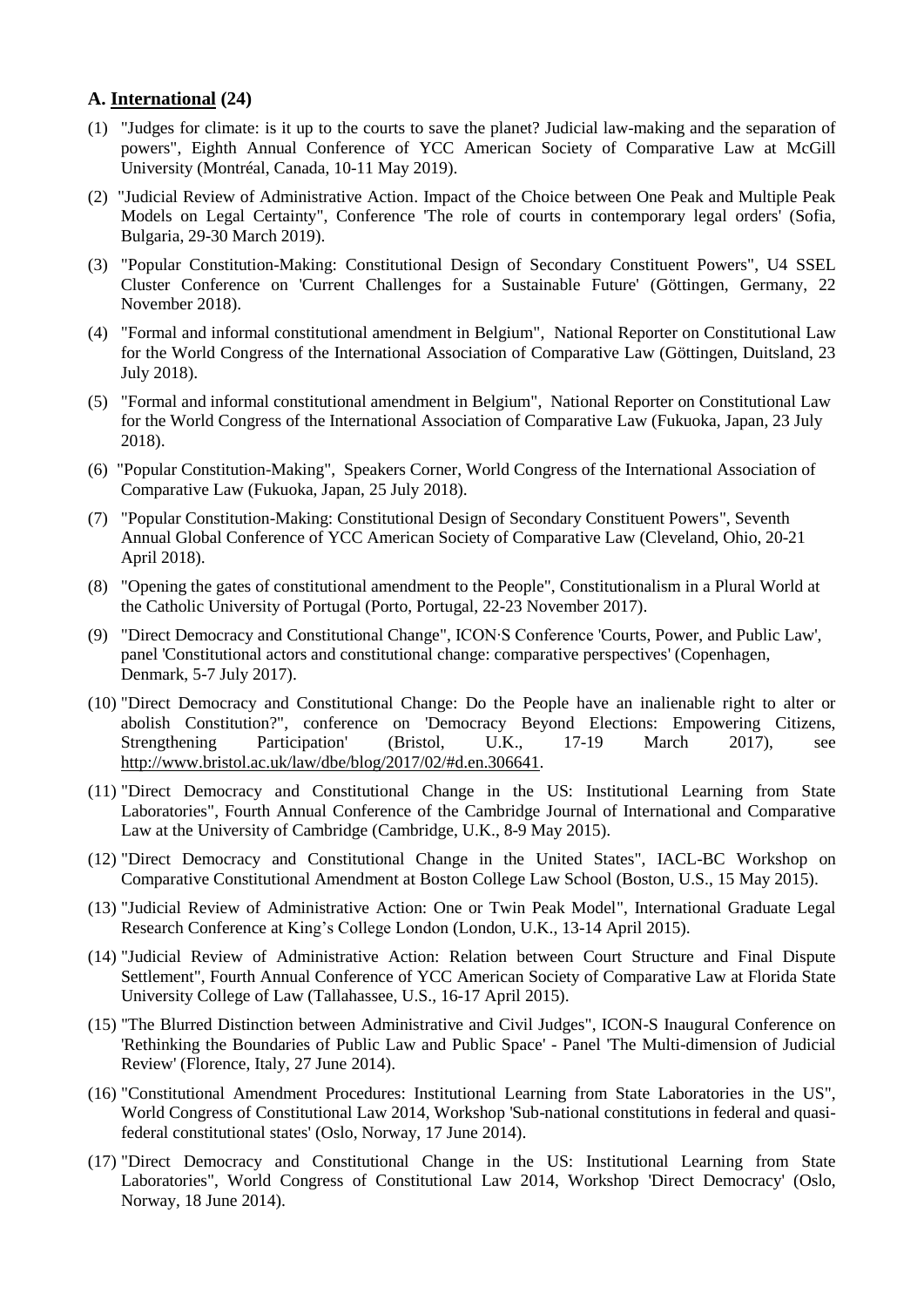- (18) "A Law & Economics Analysis of Federalism Applied to the Belgian Judiciary", 30th Annual Meeting of the European Association of Law and Economics (Warsaw, Poland, 26-28 September 2013).
- (19) "The Constitutional Distribution of Judicial Powers between Federal and State Level. A Comparative Analysis", EACLE conference on Federalism and Multi-Level Governance at the University of Baltimore (Baltimore, U.S., 21-23 May 2013).
- (20) "A Law & Economics Analysis of Federalism Applied to the Judiciary", Multidisciplinary Conference of the International Journal of Arts and Sciences at Harvard University (Boston, U.S., 26-30 May 2013).
- (21) "Changing The Federal U.S. Constitutional Amendment Procedure: Institutional Learning From State Laboratories", Works-in-Progress Symposium at Yale Law School (New Haven, U.S., 10 April 2013).
- (22) "An Economic Analysis of Federalism Applied to the Judiciary", Law & Economics Workshop at Yale Law School (New Haven, U.S., 25 March 2013).
- (23) "Judicial Review of Administrative Action: Judicial Monism vs. Pluralism", Third Annual Workshop on International and Comparative Law at Washington University (St-Louis, U.S., 1-2 March 2013).
- (24) "Judicial Review of Legislative and Administrative Action in Belgium: Looking Back and Going Forward", Global Conversation's panel 'Governing From the Bench: Global Perspectives on Judicial Review' at Yale University (New Haven, U.S., 29 November 2012).

#### **B. National (9)**

- (1) "The Role and Responsibilities of Public Actors in Distributed Networks Transparency, Trust, and Legitimacy by Design", Conference TILTing Perspectives 2019 at Tilburg University (17 May 2019, Tilburg, The Netherlands).
- (2) "Blockchain en smart contracts: het einde van de vertrouwde tussenpersoon?", Book presentation at the Bar of Antwerp (17 May 2019, Antwerp, Belgium).
- (3) "Blockchain en smart contracts: het einde van de vertrouwde tussenpersoon?", Masterclass Larcier (6 December 2018, Ghent, Belgium).
- (4) "Actualia Publiekrecht", *Legal Briefings Administratief Recht* UGent (19 February 2018, Ghent, Belgium).
- (5) "The challenges of popular constitution-making. Constitutional design of secondary constituent powers", Staatsrechtconferentie *Globalisering als uitdaging voor nationale soevereiniteit* (15 December 2017, Maastricht, The Netherlands,)
- (6) "Rechtsinstrumenten van de bestuursrechter in rechtsvergelijkend perspectief", XLIIth Postgraduate Conference Cycle Willy Delva *Rechtsbescherming in het publiekrecht: Kan er nog gebouwd worden in Vlaanderen?* (24 March 2016, Ghent).
- (7) "De vervaagde grens tussen burgerlijke en administratieve rechter", Conference *Het vervaagde onderscheid tussen publiek- en privaatrecht* (7 May 2014, Antwerp, Belgium).
- (8) "Hertekening gerechtelijk landschap via artikel 144 Grondwet", Workshop of *Centrum voor Verbintenissenrecht* of Ghent University, (24 April 2012, Ghent, Belgium).
- (9) "L'accord papillon redessine le paysage judiciaire par le biais de l'article 144 de la Constitution", Conference *La réforme de la Justice*, Haute École Libre Mosane de Liège (20 March 2012, Liège, Belgium).

#### **C. Organization of conferences, invitations as expert and miscellaneous**

- (1) Program committee member of the Eighth Annual Global Conference of YCC American Society of Comparative Law at McGill University (Montréal, Canada, 10-11 May 2019).
- (2) Co-organizer of the *Staatsrechtconferentie* 2018 '*Democratie: nieuwe ontwikkelingen*' (Erasmus University of Rotterdam, 14 December 2018).
- (3) Co-organizer the VAR conference "Responsief bestuursrecht in de veranderende publieke ruimte" (Dutch Association of Administrative Law (VAR), 15 June 2018, Utrecht).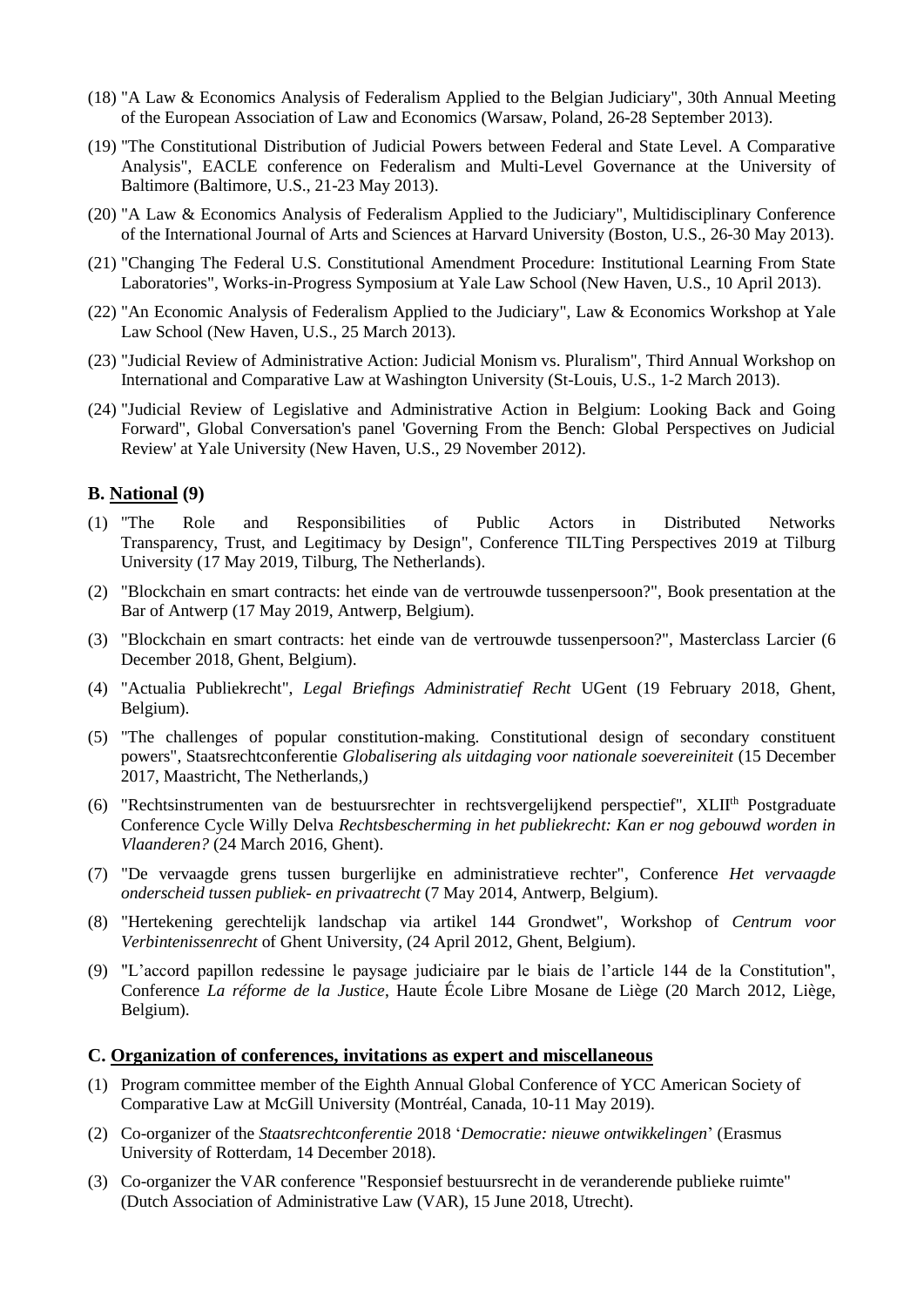- (4) Program committee member of the Seventh Annual Global Conference of YCC American Society of Comparative Law (Cleveland, Ohio, 20-21 April 2018).
- (5) Co-organizer the expert meeting "Responsief bestuursrecht in de veranderende publieke ruimte. Grondslagen van een responsief bestuursrecht" at Erasmus University of Rotterdam (10 November 2017, Rotterdam).
- (6) Co-organizer of the XLII<sup>th</sup> Postgraduate Conference Cycle Willy Delva at Ghent University (4) February, 18 February, 3 March, 24 March, 14 April and 28 April 2016, Ghent).
- (7) Co-organizer of the Constitutional Law Lecture Series:

OTHER ACADEMIC ACTIVITIES

- Françoise Tulkens, 'Fundamental rights and state security: inseparable allies' (30 November 2016, Ghent)

- Yves Leterme, 'Challenges to democracy in the 21<sup>st</sup> century' (12 October 2015, Ghent).

- Prof. Stephen Tierney, 'Should the People decide? Referendums in a post-sovereign age. The Scottish and Catalonian cases' (29 October 2014, Ghent).

- Financial grant awarded by Internationalisation@Home of Ghent University.

- (8) Invited as expert at a hearing of the Flemish Parliament, Committee for the Environment, Nature, Planning and Immovable Heritage, "Rechtsherstel van integratiespoor-RUP's" (11 March 2014, Brussels).
- (9) Invited as rapporteur at Colloquium 50 years *Tijdschrift voor Privaatrecht*, "Het beginsel van de gelijkheid van burgers voor openbare lasten: een beginsel op de snijlijn van publiek- en privaatrecht" (13 March 2014, Ghent).
- (10) Invited as rapporteur for the public law section at the annual meeting of the *Vereniging voor de Vergelijkende Studie van het Recht van België en Nederland*, "Schending van vormvereisten in het kader van een oplossingsgerichte bestuursrechtspraak" (22-23 November 2013, Ghent).
- (11) Invited as discussant in the panel on Political Economy and Public Choice at the 30th Annual Meeting of the European Association of Law and Economics (27 September 2013, Warsaw, Poland).

|                          | - President of the YCC Linkages and Engagement Advisory Group of the<br>American Society of Comparative Law                                                       | $2019$ – Present |
|--------------------------|-------------------------------------------------------------------------------------------------------------------------------------------------------------------|------------------|
| $\overline{\phantom{m}}$ | Founding member and editor of the <u>Belgian Constitutional Law Blog</u> :                                                                                        | $2014 -$ Present |
| $\overline{\phantom{m}}$ | Member of the editorial board of CDPK (Chroniques de Droit Public<br>/Publiekrechtelijke Kronieken).                                                              | $2011 -$ Present |
|                          | Member of the editorial board of Juristenkrant.                                                                                                                   | $2012$ – Present |
|                          | Member of the editorial board of <i>Bamacodex Staats- en Bestuursrecht</i> (die Keure).                                                                           | $2014 -$ Present |
|                          | Member of the editorial board of <i>Bibliotheek Grondwettelijk Recht</i> (die Keure).                                                                             | $2015$ – Present |
| $\overline{\phantom{0}}$ | Member of the International Association of Constitutional Law research group<br>'Constitution-Making and Constitutional Change'.                                  | $2014 -$ Present |
|                          | Member of the International Association of Constitutional Law research group<br>'Subnational Constitutions in Federal and Quasi-Federal Constitutional States'.   | $2014 -$ Present |
|                          | Member of the American Society of Comparative Law                                                                                                                 | $2017$ – Present |
|                          | - Member of the YCC Linkages and Engagement Advisory Group of the<br>American Society of Comparative Law and responsible for the YCC Scholarship Exchange Program | $2017 - 2018$    |
|                          | Editor of the Yale Journal of International Law.                                                                                                                  | $2012 - 2013$    |

# TEACHING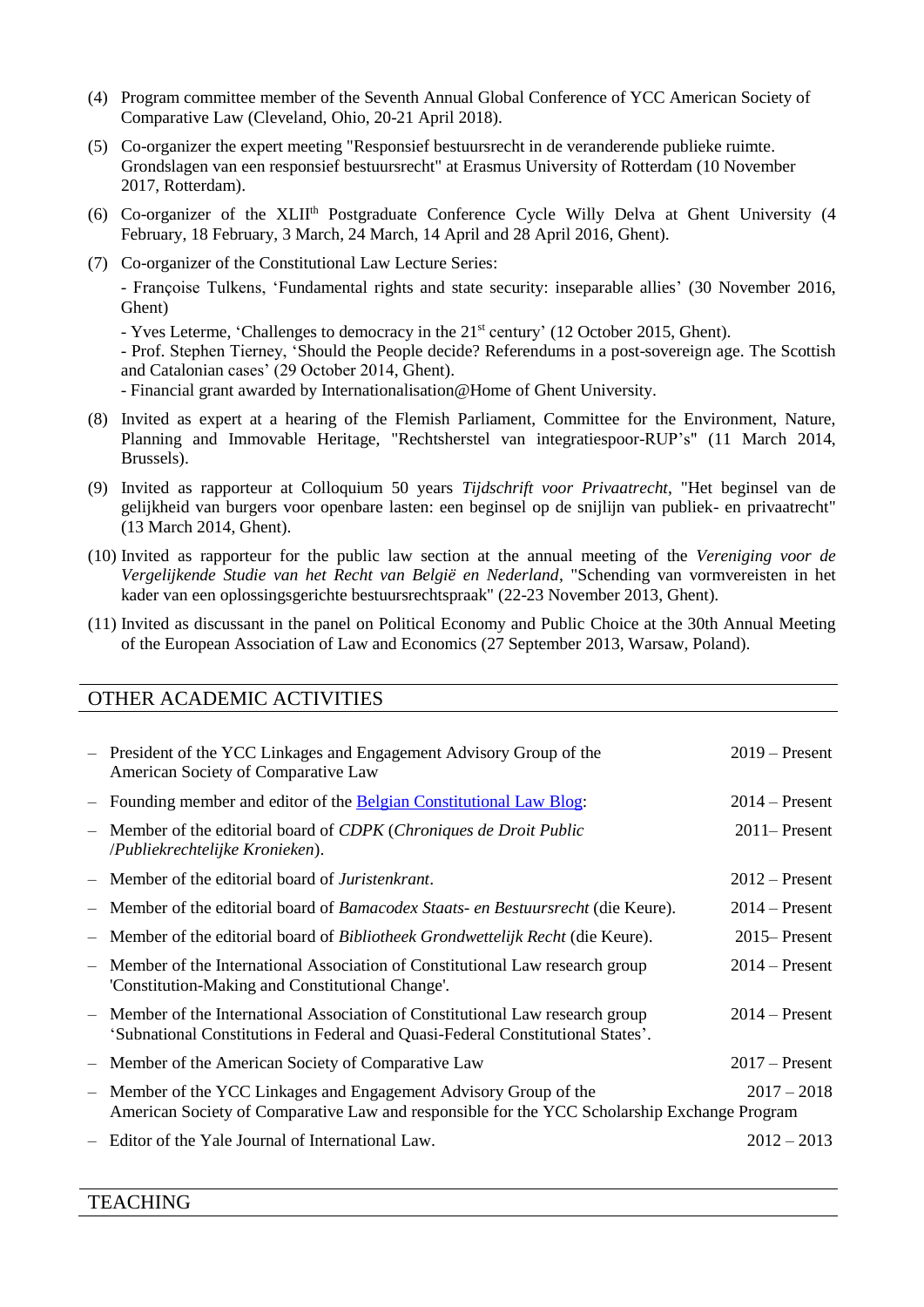# **Tilburg University**

| - Handhavingsrecht (Master)                                                                                                                                                                                                                                                                                                                   | $2019 - Present$                |  |  |
|-----------------------------------------------------------------------------------------------------------------------------------------------------------------------------------------------------------------------------------------------------------------------------------------------------------------------------------------------|---------------------------------|--|--|
| Inleiding tot Constitutioneel recht (Bachelor)                                                                                                                                                                                                                                                                                                | $2019$ – Present                |  |  |
| Inleiding tot Bestuursrecht en Praktijkvaardigheden Bestuursrecht (Bachelor)                                                                                                                                                                                                                                                                  | 2019                            |  |  |
| Praktijkvaardigheden Procesrecht, deel Bestuursrecht (Bachelor)                                                                                                                                                                                                                                                                               | 2019                            |  |  |
|                                                                                                                                                                                                                                                                                                                                               |                                 |  |  |
| <b>Ghent University</b>                                                                                                                                                                                                                                                                                                                       |                                 |  |  |
| Grondige Studie Grondwettelijk Recht (Master)                                                                                                                                                                                                                                                                                                 | $2013 - 2015$ and $2016 - 2017$ |  |  |
| Praktische Oefeningen IV module grondwettelijk recht (Master)                                                                                                                                                                                                                                                                                 | $2014 - 2018$                   |  |  |
| <b>Erasmus Universiteit Rotterdam</b>                                                                                                                                                                                                                                                                                                         |                                 |  |  |
| Inleiding Staats- en bestuursrecht (Bachelor)                                                                                                                                                                                                                                                                                                 | $2018 - 2019$                   |  |  |
| Staatsrecht (Bachelor)                                                                                                                                                                                                                                                                                                                        | $2017 - 2019$                   |  |  |
| Onderzoekspracticum Staatsrecht (Master)                                                                                                                                                                                                                                                                                                      | $2017 - 2019$                   |  |  |
| Verdiepend Staatsrecht (Master)                                                                                                                                                                                                                                                                                                               | $2017 - 2019$                   |  |  |
| Omgevingsrecht: ruimtelijk en milieu bestuursrecht (Master)                                                                                                                                                                                                                                                                                   | $2016 - 2017$                   |  |  |
|                                                                                                                                                                                                                                                                                                                                               |                                 |  |  |
| <b>RESEARCH GRANTS</b>                                                                                                                                                                                                                                                                                                                        |                                 |  |  |
| Grant of the Erasmus Initiative Dynamics of Inclusive Prosperity (EUR)<br>$2018 -$ Present<br>financial grant of 5.300 EUR awarded to conduct interdisciplinary research (1 year) with philosophers<br>Gijs van Oenen and Jos de Mul about 'Impact of blockchain on the relation between government and<br>citizens. It is a matter of trust' |                                 |  |  |
| Postdoctoral Fellowship (3 years) (Research Foundation Flanders – FWO)                                                                                                                                                                                                                                                                        | $2016$ – Present                |  |  |
| conducting research on 'Direct Democracy and Constitutional Change.                                                                                                                                                                                                                                                                           |                                 |  |  |
| Do the People have an inalienable and unconstrained right to alter the Constitution?'                                                                                                                                                                                                                                                         |                                 |  |  |
| - PhD Fellowship (4 years) (Special Research Fund - Ghent University)                                                                                                                                                                                                                                                                         | $2011 - 2016$                   |  |  |
| Ph.D. dissertation 'The Future of Administrative Justice. Judicial Review of Administrative Action<br>in Comparative Perspective'                                                                                                                                                                                                             |                                 |  |  |
| PHD GUIDANCE                                                                                                                                                                                                                                                                                                                                  |                                 |  |  |
| Member of the doctoral guidance committee of Drs. Sien Devriendt<br>$\qquad \qquad -$                                                                                                                                                                                                                                                         | $2018 -$ Present                |  |  |
| 'Actief pluralisme & actief burgerschap in het Vlaams officieel onderwijs: een studie van de theorie en<br>praktijk rond levensbeschouwelijke diversiteit' (Ghent University)                                                                                                                                                                 |                                 |  |  |
| Daily guidance of Drs. Marlies Blesgraaf                                                                                                                                                                                                                                                                                                      | $2018 - 2019$                   |  |  |
| 'Regulering, regeldruk en ruimte voor sturing in het onderwijs' (Erasmus University of Rotterdam)                                                                                                                                                                                                                                             |                                 |  |  |
|                                                                                                                                                                                                                                                                                                                                               |                                 |  |  |
| HONORS AND CIVIC ENGAGEMENT                                                                                                                                                                                                                                                                                                                   |                                 |  |  |

– Fulbright Fellowship for Yale Law School (Commission for Educational Exchange 2012 – 2013 Between The United States of America, Belgium and Luxembourg).